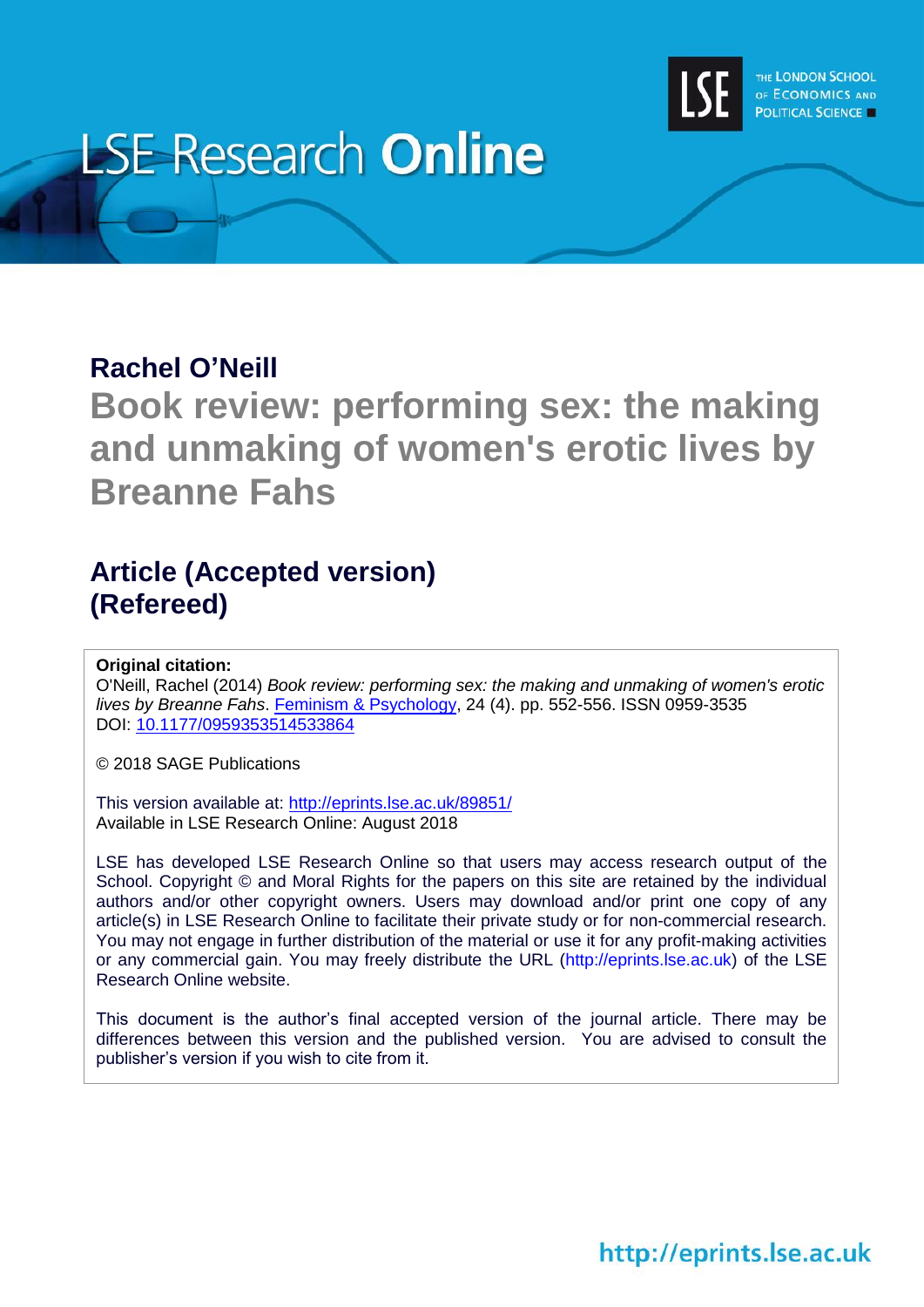Breanne Fahs, *Performing Sex: The Making and Unmaking of Women's Erotic Lives.*  State University of New York Press: Albany, NY, 2011; 364 pp.: 978-1-4384-3782-8 (pbk).

### *Feminism & Psychology*

Reviewed by: Rachel O'Neill, King's College London, UK

*Performing sex* is a study of sexual subjectivities and sexual politics in the contemporary United States of America. Bringing together feminist theory, psychological research and social analysis, author Breanne Fahs examines women's negotiations of a highly contradictory sexual culture, where discourses of empowerment are intimately bound up with new modes of disempowerment and compulsion. Performance is conceived not as a distinct action but as a concept or paradigm, enabling Fahs to consider more literal instances of performance (for example, faking orgasm) alongside more abstracted performances (for example, underplaying sexual coercion). Referencing the lack of consideration typically given to affect and experience in sex research (often displaced by an interest in behaviour and practice), Fahs places women's narratives about sex and relationships at the centre of her work. Through the stories of these women, who occupy a variety of social locations shaped by their sexual identity, race, ethnicity, class and age, we learn something of the psychic patterning and affective texture of contemporary sexual politics. In this review I provide an overview of the book, detailing the analytic focus and theoretical discussions of each chapter, before considering how this work can be put into dialogue with current feminist scholarship on postfeminism.

Chapter 1, entitled 'Getting, giving, having, faking: Orgasm and the performance of pleasure', centres on women's performances of orgasm in the context of partnered sex. Taking seriously the political implications of sexual pleasure, Fahs considers female orgasm as a kind of index of gender and sexual (in)equality. The chapter begins with a detailed analysis of how cultural understandings of female orgasm have changed over the course of 20<sup>th</sup> century, before considering the emergence of women faking orgasm as a common finding in contemporary sex research. Fahs notes a dominant tendency for women to narrate their orgasms in terms of a 'gift' metaphor, whereby orgasm is constructed as something their partners 'give' to them, rather than something they bring about for themselves with or in relation to others. A majority of women described feeling pressured by partners to orgasm and reported faking orgasm as a way to avoid guilt and shame about 'failing' to do so. This analysis makes clear that the embodied actuality of women's sexual pleasure is secondary to its enactment, as the pretence of pleasure functions as a strategy for women to deal with cultural and interpersonal demands for their orgasm.

Drawing on Adrienne Rich's formative work on compulsory heterosexuality, Chapter 2 develops an analysis of 'performative bisexuality', where women engage in homoerotic acts for men's pleasure. Fahs first sets out the historical context of research on bisexuality. She then examines the increased visibility of same-sex eroticism within popular culture (as encapsulated in such 'media moments' as the Britney-Madonna kiss and popular programming such as *Girls Gone Wild*) and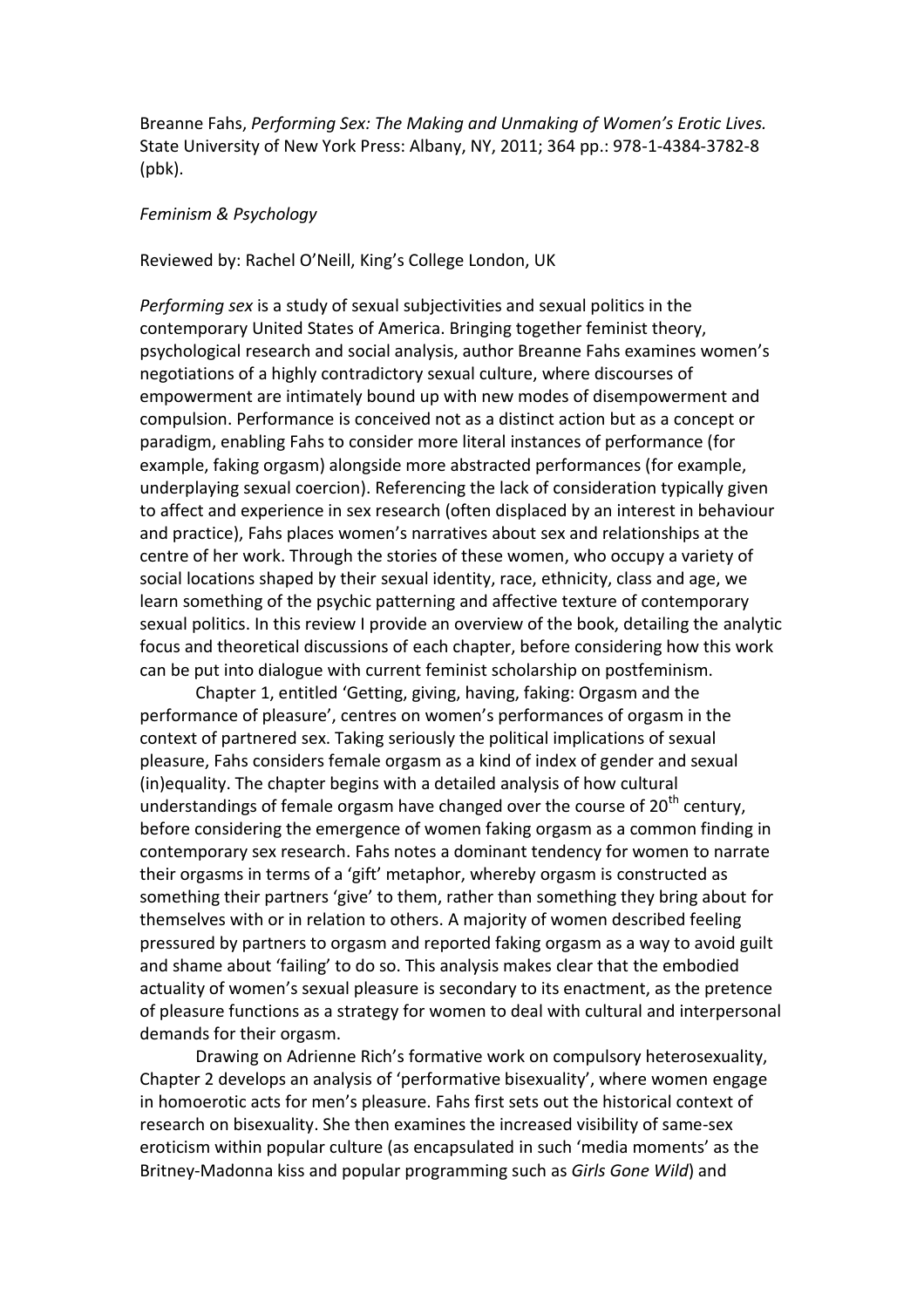debates whether this amounts to the acceptance or exploitation of bisexual and lesbian desire. Exemplifying the importance of an intersectional research framing, she finds distinct differences in women's experiences of performative bisexuality in terms of both age and sexual identity. For example, among younger women (under 35) pressure to engage same-sex eroticism was most often exerted by men in social contexts such as parties and clubs, while among older women pressure to perform as bisexual was usually experienced in the context of coupled relationships, for example, through partners' requests for threesomes. Though performative bisexuality may be seen to open out space for women to explore same-sex attraction, the character of these experiences suggests another reading. Where men actively pressure women to perform as bisexual, and the presence of men serves as an authorising mechanism for women to engage same-sex sexual practices, performative bisexuality may ultimately serve to reinforce compulsory heterosexuality. In this sense, performative bisexuality is not so much a challenge to compulsory heterosexuality as a reconfiguration of its boundaries, whereby the threat of women's same-sex desire is neutralised not through renunciation but through incorporation.

Described as a prospective analysis, Chapter 3 examines women's responses to the emerging medicalisation of female sexuality. The chapter opens with a fascinating investigation of recent attempts by the pharmaceutical industries to develop sexual enhancement drugs for a female market (so-called 'Viagra for women') alongside the emergence of conditions such as 'female sexual dysfunction' and 'hypoactive desire'. Facilitating these developments is the generalised acceptance of a biological model of sex, where attraction, desire, arousal and pleasure are reduced to exclusively physiological processes. Fahs asked participants what they thought about medical intervention in women's sexuality and how they would decide whether to use any sexual pharmaceuticals that become available. Their responses ranged from generally supportive, to ambivalent or conditional, to fiercely critical, with a majority of women expressing distrust of the pharmaceutical industry and opposition to the medicalisation of female desire. Given that these responses reflect an anticipated rather than actual scenario, and also considering Fahs' arguments regarding the distortion and cooption of feminist politics, it will be interesting to see in years to come whether and how this resistance is sustained.

The book's fourth chapter explores women's lived experiences of sexual pleasure through a discussion of 'best sex' narratives. During discussions with participants, Fahs found that women often struggled to articulate their pleasure. When asked what they find sexually satisfying or enjoyable *in general*, women's answers were halting, marked by hesitation and confusion, and commonly punctuated by the iteration 'I don't know'. By contrast, when asked about their *best* sexual experiences, women's responses became vivid and detailed. Examining these narratives, Fahs identifies four main themes: emotional connection; attentiveness and embodiment; newness and experimentation; and 'being away'. Of these, attentiveness was the most prominent theme, and indeed more than half of the women interviewed used this *precise* term to describe their best sexual experiences. As Fahs relates, this is a significant finding, evidencing women's appreciation for partners who are fully engaged with and respectful of their desires. What is striking about these narratives is the sense of *immediacy* which characterises many women's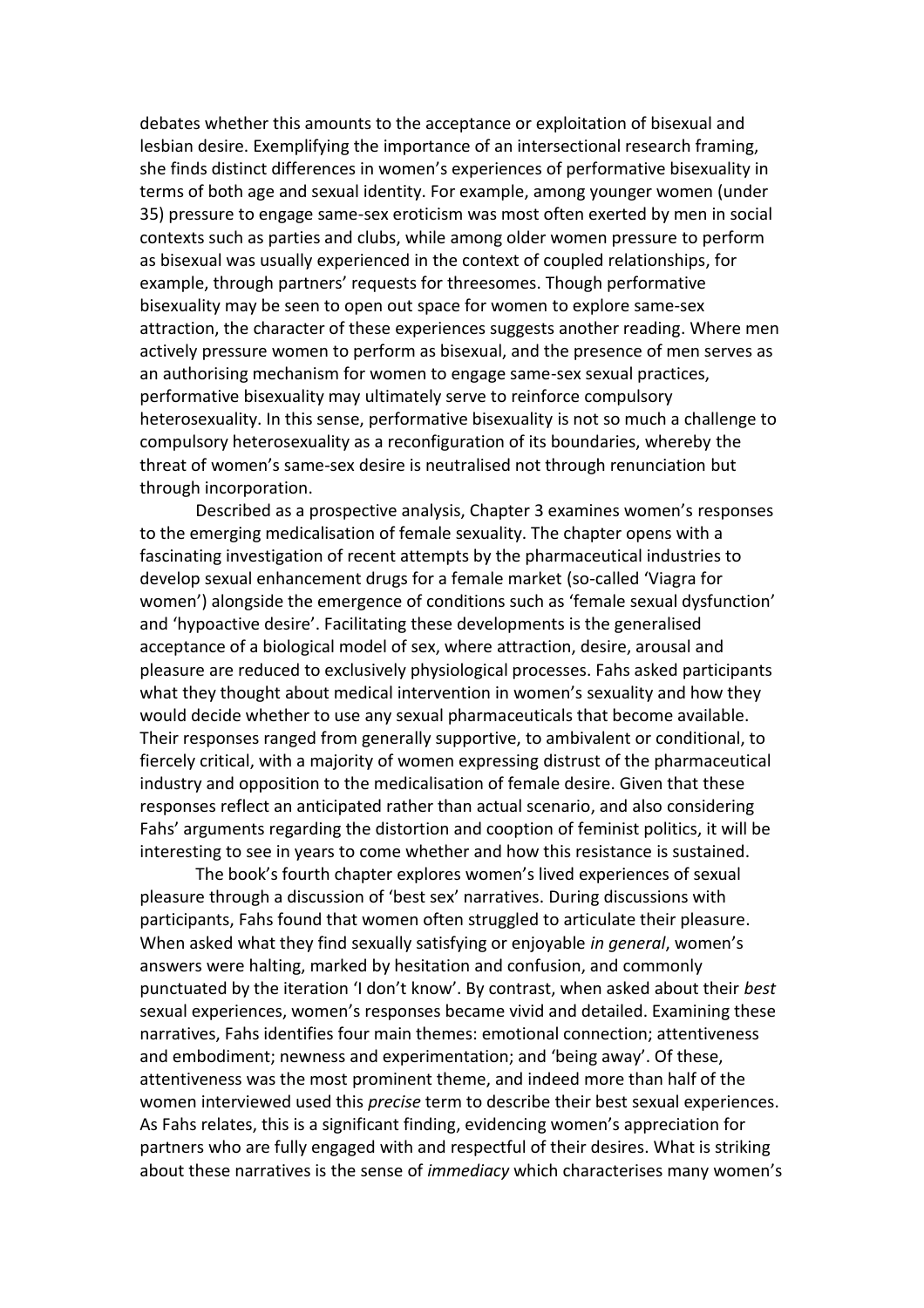accounts of their best sexual experiences. For example, one participant describes a particularly memorable encounter by saying: "It was probably one of the few times when I felt totally like I was feeling something, and I wasn't feeling that I *should* be feeling something" (p.169). This suggests that an intense desire to somehow get beyond the overwhelmingly *mediated* character of contemporary sexuality, to exceed that which cuts us off from our selves and each other.

As well as asking women about their best sexual experiences, Fahs also asked participants about their worst sexual experience. What emerges in response is a profoundly troubling exposition of the pervasiveness of coercion and violence in women's lives. These narratives form the basis of Chapter 5, 'The culture of domination: Sexual violence, objectification, and access'. When describing their worst sexual experiences, participants almost invariably recounted stories involving coercion and violence. Indeed, coercion is such a typical feature in these narratives that Fahs writes: "when discussing coercion, it is not a matter of *if* women have experienced coercion, but rather a matter of *how, in what context,* and *what the coercion meant to them*" (p.26). Fahs separates the participants' narratives into four analytic categories: unambiguous coercion and violence, where women have a clear sense of violation and label this as such (over one-quarter of participants); ambiguous coercion and violence, where women feel coerced but do not label the experience as 'rape' or 'violence' (more than one-third of participants); performative coercion, where women feel pressured to perform in ways that make them uncomfortable; and ambivalent encounters, where women report mentally or emotionally disengaging during sex. Taken together, these narratives illustrate the ways in which men's right to sexually access women's bodies is inscribed within the fabric of gender relations, and raise further concerns about how the impetus to perform as sexually 'liberated' informs women's experiences of manipulation, coercion and violence.

Chapter 6 examines the symbolic content of women's sexual fantasies, considering how this relates to the narratives presented in mainstream pornography. The chapter begins with a fairly balanced if somewhat conventional discussion of 'sex negative' and 'sex positive' feminism, relayed in the past tense and centred on the well-known arguments of scholars such as Catherine MacKinnon and Gayle Rubin. While Fahs is right in positing that these debates continue to inform contemporary feminism (as reflected in much of the discussion around the establishment of the academic journal *Porn Studies*), there is little recognition here of the more complicated stances many feminists take on issues such as pornography, positions which refuse the binary opposition marked out by categories such as 'sex positive' and 'sex negative'. Examining women's fantasy narratives, Fahs elaborates six thematic categories before discussing the most common of these, namely fantasies involving dominance, coercion, force and rape. These findings are related to the analysis developed in Chapter 4 through a consideration of the disjuncture between women's lived and imagined sexual pleasure. Fahs explores multiple interpretations for women's preoccupation with themes of violence in their fantasy lives, ultimately positing that: "fantasy is fantasy – and people should not underestimate the political and social significance of it – but women's lived experiences matter a whole lot more" (p.274).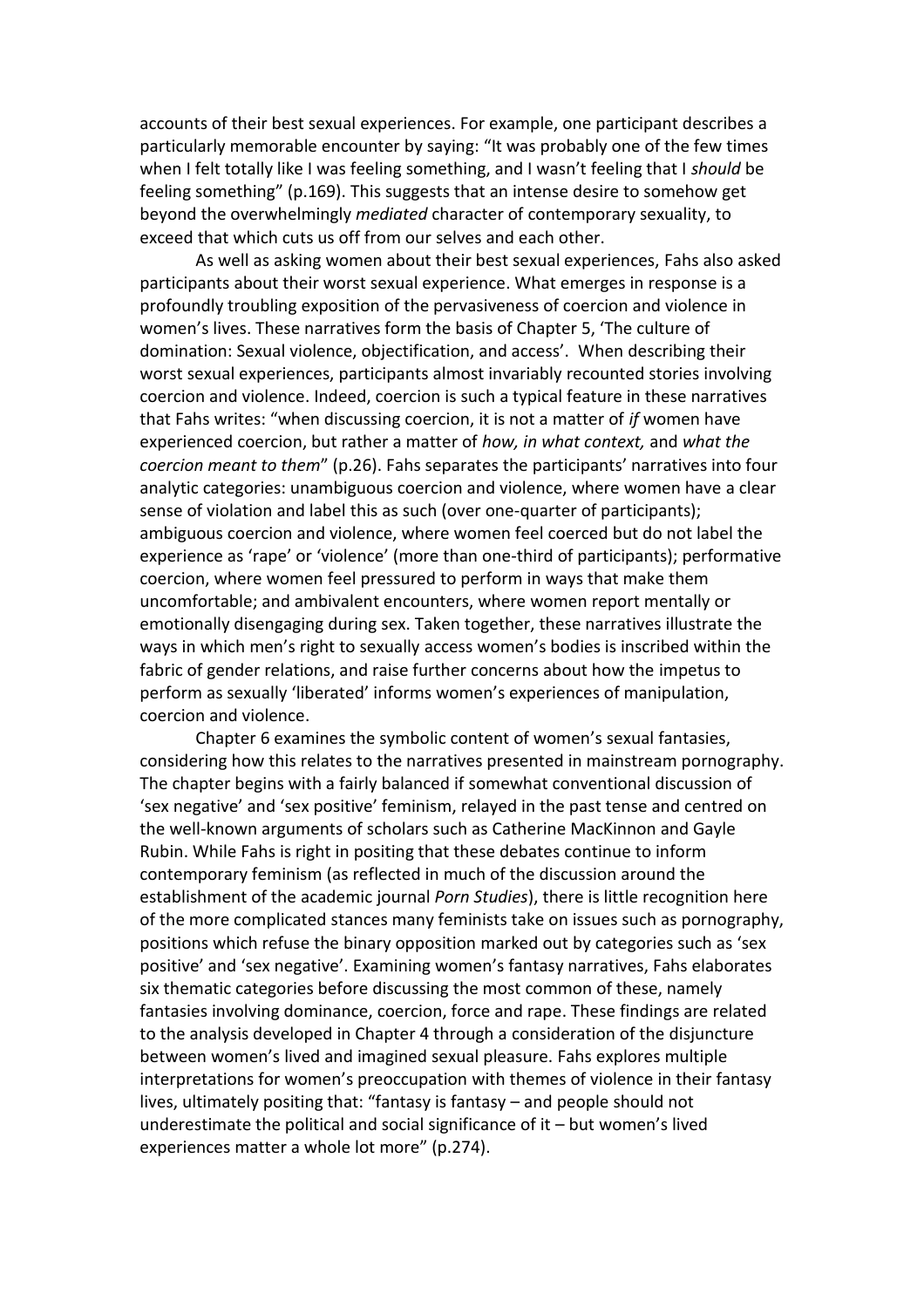Though not directly engaged with feminist scholarship on postfeminism, Fahs' work can be usefully put into dialogue with such literature. Parallels can readily be drawn between the analysis developed by Fahs and the examination of postfeminism put forward by British cultural theorists such as Angela McRobbie and Rosalind Gill. Describing her work as concerned with 'the current trappings of empowerment discourse', Fahs elaborates a cultural context in which celebrations of progress are caught up with new modes of disempowerment and oppression. McRobbie engages a similar problem space, describing her concern with a social and cultural landscape in which the assumption that gender equality has been achieved enables the renewal of gender injustices and the reinvention of patriarchal relations. Fahs' work may also be seen to offer the kind of psychosocial framework recently called for by Gill (2011), developing a close examination of the relationship between culture and subjectivity and giving careful consideration to the affective dimensions of gendered power relations. In doing so, Fahs negotiates difficult issues surrounding women's agency in the context of gender inequality, which feminist scholars engaged in debates on postfeminism will find useful to think with and against. The conceptual framing of performance Fahs elaborates would also be usefully related to emerging work on mediated intimacies.

*Performing Sex* is a sensitive and compelling analysis of women's sexual subjectivities. While most directly addressing a psychology and women's studies readership, and almost entirely concerned with the cultural context of the United States, the arguments developed in this book are provocative and deserve wider attention. Perhaps one of the most important lessons to be drawn from Fahs' work is her discussion of how feminists can productively engage the tension between empowerment and disempowerment. Recognising that claims to liberation continually give way to new forms of oppression, and that feminist political campaigns are always subject to distortion and cooption, Fahs charges that "all solutions to the problem of women's sexual disempowerment are impermanent at best, futile at worst" (p.296). As such, the challenge for feminists and other social justice advocates is not to outline an absolute programme for change, but instead to find a multiplicity of ways to *think* and *feel* differently, to *reimagine* bodies and sex, desire and intimacy. In this way, we commit ourselves to more radical and creative modes of feminist politics, a project Fahs has taken up already in this journal with her extraordinary work on critical pedagogies (Fahs 2011). Through these kinds of engagements, which insist upon the necessity of *keeping the question open*, feminists can become more agile and strategic in responding to current permutations of gender inequality and sexual oppression.

### References

Fahs, B. (2011). Breaking body hair boundaries: Classroom exercises for challenging social constructions of the body and sexuality. *Feminism & Psychology,* 22(4): 482- 506.

Gill, R. (2011). Sexism reloaded, or, it's time to get angry again! *Feminist Media Studies,* 11(1): 61-71.